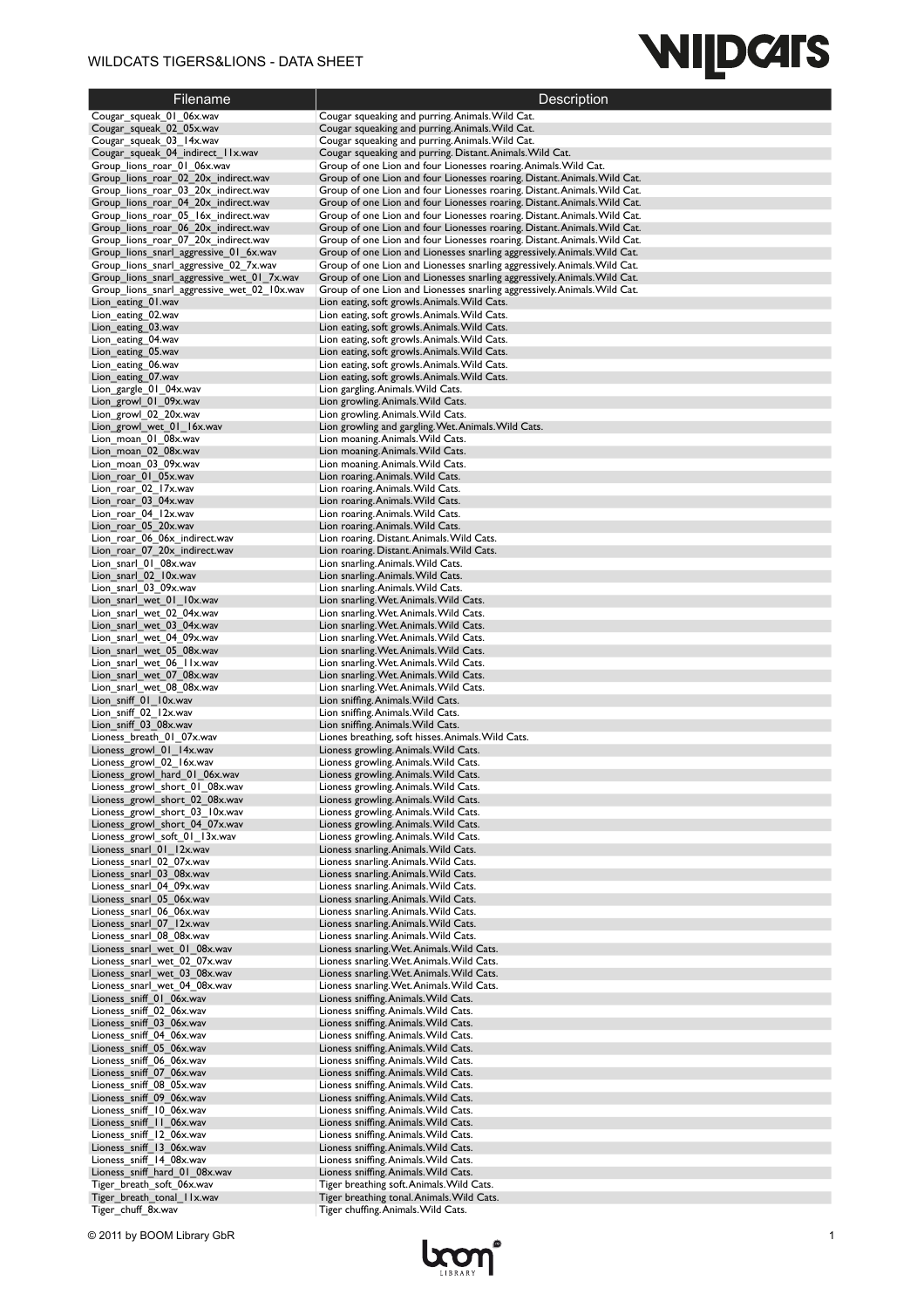### WILDCATS TIGERS&LIONS - DATA SHEET

# **WILDCATS**

| Filename                                                                     | Description                                                                                                                                            |
|------------------------------------------------------------------------------|--------------------------------------------------------------------------------------------------------------------------------------------------------|
| Tiger_moan_13x.wav                                                           | Tiger moaning. Animals. Wild Cats.                                                                                                                     |
| Tiger roar 01 06x.wav                                                        | Tiger roaring and snarling. Animals. Wild Cats.                                                                                                        |
| Tiger roar 02 04x.wav                                                        | Tiger roaring and snarling. Animals. Wild Cats.                                                                                                        |
| Tiger_roar_03_04x.wav<br>Tiger roar 04 04x.wav                               | Tiger roaring and snarling. Animals. Wild Cats.                                                                                                        |
| Tiger roar 05 04x.wav                                                        | Tiger roaring and snarling. Animals. Wild Cats.<br>Tiger roaring and snarling. Animals. Wild Cats.                                                     |
| Tiger_snarl_01_16x.wav                                                       | Tiger snarling. Animals. Wild Cats.                                                                                                                    |
| Tiger snarl 02 16x.wav                                                       | Tiger snarling. Animals. Wild Cats.                                                                                                                    |
| Tiger_snarl_03_22x.wav                                                       | Tiger snarling. Animals. Wild Cats.                                                                                                                    |
| Tiger_snarl_04_20x.wav                                                       | Tiger snarling. Animals. Wild Cats.                                                                                                                    |
| Tiger_snarl_unregular_01_10x.wav<br>Tiger snarl unregular 02 05x.wav         | Tiger snarling nervous and aggressive. Animals. Wild Cats.<br>Tiger snarling nervous and aggressive. Animals. Wild Cats.                               |
| Tiger_snarl_unregular_03_07x.wav                                             | Tiger snarling nervous and aggressive. Animals. Wild Cats.                                                                                             |
| Tiger snarl unregular 04 05x.wav                                             | Tiger snarling nervous and aggressive. Animals. Wild Cats.                                                                                             |
| Cougar_squeak_01_06x.wav                                                     | Cougar squeaking and purring. Animals. Wild Cat.                                                                                                       |
| Cougar_squeak_02_05x.wav                                                     | Cougar squeaking and purring. Animals. Wild Cat.                                                                                                       |
| Cougar_squeak_03_14x.wav                                                     | Cougar squeaking and purring. Animals. Wild Cat.                                                                                                       |
| Cougar_squeak_04_indirect_11x.wav<br>Group_lions_roar_01_06x.wav             | Cougar squeaking and purring. Distant. Animals. Wild Cat.<br>Group of one Lion and four Lionesses roaring. Animals. Wild Cat.                          |
| Group_lions_roar_02_20x_indirect.wav                                         | Group of one Lion and four Lionesses roaring. Distant. Animals. Wild Cat.                                                                              |
| Group_lions_roar_03_20x_indirect.wav                                         | Group of one Lion and four Lionesses roaring. Distant. Animals. Wild Cat.                                                                              |
| Group_lions_roar_04_20x_indirect.wav                                         | Group of one Lion and four Lionesses roaring. Distant. Animals. Wild Cat.                                                                              |
| Group_lions_roar_05_16x_indirect.wav                                         | Group of one Lion and four Lionesses roaring. Distant. Animals. Wild Cat.                                                                              |
| Group_lions_roar_06_20x_indirect.wav<br>Group_lions_roar_07_20x_indirect.wav | Group of one Lion and four Lionesses roaring. Distant. Animals. Wild Cat.<br>Group of one Lion and four Lionesses roaring. Distant. Animals. Wild Cat. |
| Group_lions_snarl_aggressive_01_6x.wav                                       | Group of one Lion and Lionesses snarling aggressively. Animals. Wild Cat.                                                                              |
| Group_lions_snarl_aggressive_02_7x.wav                                       | Group of one Lion and Lionesses snarling aggressively. Animals. Wild Cat.                                                                              |
| Group_lions_snarl_aggressive_wet_01_7x.wav                                   | Group of one Lion and Lionesses snarling aggressively. Animals. Wild Cat.                                                                              |
| Group_lions_snarl_aggressive_wet_02_10x.wav                                  | Group of one Lion and Lionesses snarling aggressively. Animals. Wild Cat.                                                                              |
| Lion_eating_01.wav                                                           | Lion eating, soft growls. Animals. Wild Cats.                                                                                                          |
| Lion_eating_02.wav<br>Lion_eating_03.wav                                     | Lion eating, soft growls. Animals. Wild Cats.<br>Lion eating, soft growls. Animals. Wild Cats.                                                         |
| Lion_eating_04.wav                                                           | Lion eating, soft growls. Animals. Wild Cats.                                                                                                          |
| Lion_eating_05.wav                                                           | Lion eating, soft growls. Animals. Wild Cats.                                                                                                          |
| Lion_eating_06.wav                                                           | Lion eating, soft growls. Animals. Wild Cats.                                                                                                          |
| Lion_eating_07.wav                                                           | Lion eating, soft growls. Animals. Wild Cats.                                                                                                          |
| Lion gargle 01 04x.wav                                                       | Lion gargling. Animals. Wild Cats.                                                                                                                     |
| Lion growl 01 09x.wav<br>Lion growl 02 20x.wav                               | Lion growling. Animals. Wild Cats.<br>Lion growling. Animals. Wild Cats.                                                                               |
| Lion growl_wet_01_16x.wav                                                    | Lion growling and gargling. Wet. Animals. Wild Cats.                                                                                                   |
| Lion moan 01 08x.wav                                                         | Lion moaning. Animals. Wild Cats.                                                                                                                      |
| Lion moan 02 08x.wav                                                         | Lion moaning. Animals. Wild Cats.                                                                                                                      |
| Lion moan 03 09x.wav                                                         | Lion moaning. Animals. Wild Cats.                                                                                                                      |
| Lion roar 01 05x.wav                                                         | Lion roaring. Animals. Wild Cats.                                                                                                                      |
| Lion_roar_02_17x.wav<br>Lion_roar_03_04x.wav                                 | Lion roaring. Animals. Wild Cats.<br>Lion roaring. Animals. Wild Cats.                                                                                 |
| Lion roar 04 12x.wav                                                         | Lion roaring. Animals. Wild Cats.                                                                                                                      |
| Lion_roar_05_20x.wav                                                         | Lion roaring. Animals. Wild Cats.                                                                                                                      |
| Lion roar 06 06x indirect.wav                                                | Lion roaring. Distant. Animals. Wild Cats.                                                                                                             |
| Lion_roar_07_20x_indirect.wav                                                | Lion roaring. Distant. Animals. Wild Cats.                                                                                                             |
| Lion_snarl_01_08x.wav                                                        | Lion snarling. Animals. Wild Cats.                                                                                                                     |
| Lion_snarl_02_10x.wav<br>Lion_snarl_03_09x.wav                               | Lion snarling. Animals. Wild Cats.<br>Lion snarling. Animals. Wild Cats.                                                                               |
| Lion snarl wet 01 10x.wav                                                    | Lion snarling. Wet. Animals. Wild Cats.                                                                                                                |
| Lion snarl wet 02 04x.wav                                                    | Lion snarling. Wet. Animals. Wild Cats                                                                                                                 |
| Lion_snarl_wet_03_04x.wav                                                    | Lion snarling. Wet. Animals. Wild Cats.                                                                                                                |
| Lion_snarl_wet_04_09x.wav                                                    | Lion snarling. Wet. Animals. Wild Cats.                                                                                                                |
| Lion snarl wet 05 08x.wav<br>Lion snarl wet 06 11x.wav                       | Lion snarling. Wet. Animals. Wild Cats.<br>Lion snarling. Wet. Animals. Wild Cats.                                                                     |
| Lion_snarl_wet_07_08x.wav                                                    | Lion snarling. Wet. Animals. Wild Cats.                                                                                                                |
| Lion snarl wet 08 08x.wav                                                    | Lion snarling. Wet. Animals. Wild Cats.                                                                                                                |
| Lion sniff 01 10x.wav                                                        | Lion sniffing. Animals. Wild Cats.                                                                                                                     |
| Lion_sniff_02_12x.wav                                                        | Lion sniffing. Animals. Wild Cats.                                                                                                                     |
| Lion_sniff_03_08x.wav                                                        | Lion sniffing. Animals. Wild Cats.                                                                                                                     |
| Lioness_breath_01_07x.wav<br>Lioness_growl_01_14x.wav                        | Liones breathing, soft hisses. Animals. Wild Cats.<br>Lioness growling. Animals. Wild Cats.                                                            |
| Lioness_growl_02_16x.wav                                                     | Lioness growling. Animals. Wild Cats.                                                                                                                  |
| Lioness_growl_hard_01_06x.wav                                                | Lioness growling. Animals. Wild Cats.                                                                                                                  |
| Lioness_growl_short_01_08x.wav                                               | Lioness growling. Animals. Wild Cats.                                                                                                                  |
| Lioness_growl_short_02_08x.wav                                               | Lioness growling. Animals. Wild Cats.                                                                                                                  |
| Lioness growl short 03 10x.wav                                               | Lioness growling. Animals. Wild Cats.                                                                                                                  |
| Lioness_growl_short_04_07x.wav<br>Lioness_growl_soft_01_13x.wav              | Lioness growling. Animals. Wild Cats.<br>Lioness growling. Animals. Wild Cats.                                                                         |
| Lioness_snarl_01_12x.wav                                                     | Lioness snarling. Animals. Wild Cats.                                                                                                                  |
| Lioness_snarl_02_07x.wav                                                     | Lioness snarling. Animals. Wild Cats.                                                                                                                  |
| Lioness_snarl_03_08x.wav                                                     | Lioness snarling. Animals. Wild Cats.                                                                                                                  |
| Lioness_snarl_04_09x.wav                                                     | Lioness snarling. Animals. Wild Cats.                                                                                                                  |
| Lioness_snarl_05_06x.wav<br>Lioness_snarl_06_06x.wav                         | Lioness snarling. Animals. Wild Cats.<br>Lioness snarling. Animals. Wild Cats.                                                                         |
| Lioness_snarl_07_12x.wav                                                     | Lioness snarling. Animals. Wild Cats.                                                                                                                  |
| Lioness_snarl_08_08x.wav                                                     | Lioness snarling. Animals. Wild Cats.                                                                                                                  |
| Lioness_snarl_wet_01_08x.wav                                                 | Lioness snarling. Wet. Animals. Wild Cats.                                                                                                             |
| Lioness_snarl_wet_02_07x.wav                                                 | Lioness snarling. Wet. Animals. Wild Cats.                                                                                                             |
| Lioness_snarl_wet_03_08x.wav                                                 | Lioness snarling. Wet. Animals. Wild Cats.                                                                                                             |
| Lioness_snarl_wet_04_08x.wav<br>Lioness_sniff_01_06x.wav                     | Lioness snarling. Wet. Animals. Wild Cats.<br>Lioness sniffing. Animals. Wild Cats.                                                                    |
| Lioness_sniff_02_06x.wav                                                     | Lioness sniffing. Animals. Wild Cats.                                                                                                                  |
| Lioness_sniff_03_06x.wav                                                     | Lioness sniffing. Animals. Wild Cats.                                                                                                                  |
| Lioness_sniff_04_06x.wav                                                     | Lioness sniffing. Animals. Wild Cats.                                                                                                                  |